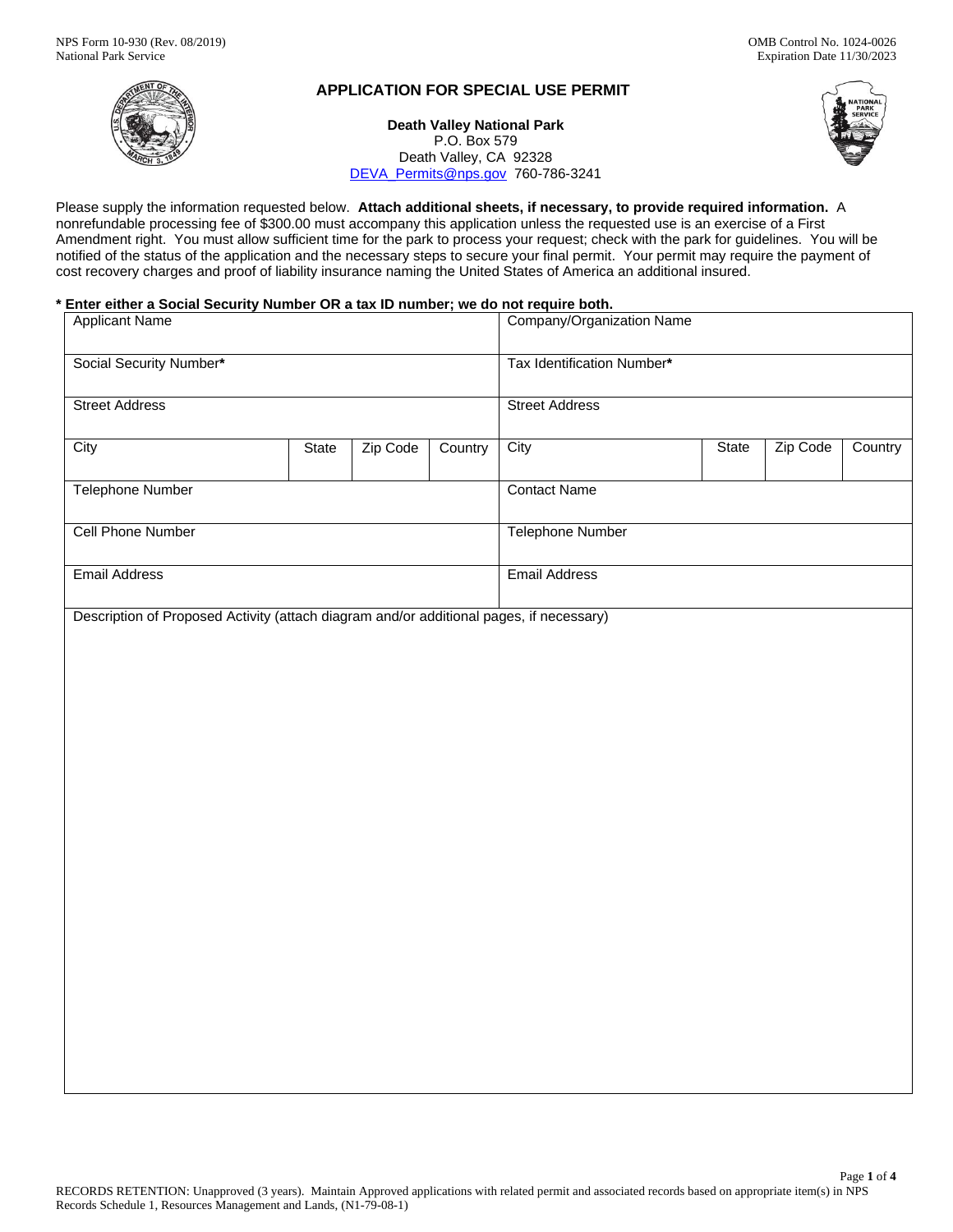| Requested Location                                                                                                                            |                                                                                                                                                         |                                                  |                                                                                                                                                      |                   |                            |      |                                 |
|-----------------------------------------------------------------------------------------------------------------------------------------------|---------------------------------------------------------------------------------------------------------------------------------------------------------|--------------------------------------------------|------------------------------------------------------------------------------------------------------------------------------------------------------|-------------------|----------------------------|------|---------------------------------|
|                                                                                                                                               |                                                                                                                                                         |                                                  |                                                                                                                                                      |                   |                            |      |                                 |
|                                                                                                                                               | <b>Set-Up Begins</b>                                                                                                                                    |                                                  | <b>Activity Begins</b>                                                                                                                               |                   | <b>Activity Ends</b>       |      | <b>Removal Completed</b>        |
| Date                                                                                                                                          |                                                                                                                                                         | Date                                             |                                                                                                                                                      | Date              |                            | Date |                                 |
| Time                                                                                                                                          | $\Box$ AM $\Box$ PM                                                                                                                                     | Time                                             | $AM \Box PM$                                                                                                                                         | Time              | $AM \Box PM$               | Time | AM<br><b>PM</b>                 |
| Date                                                                                                                                          |                                                                                                                                                         | Date                                             |                                                                                                                                                      | Date              |                            | Date |                                 |
| Time                                                                                                                                          | AM<br>PM                                                                                                                                                | Time                                             | AM<br>PM                                                                                                                                             | Time              | $AM \Box PM$               | Time | AM<br><b>PM</b>                 |
| Date                                                                                                                                          |                                                                                                                                                         | Date                                             |                                                                                                                                                      | Date              |                            | Date |                                 |
| Time                                                                                                                                          | <b>PM</b><br>AM I<br>- 1                                                                                                                                | Time                                             | AM [<br><b>PM</b>                                                                                                                                    | Time              | $AM \Box PM$               | Time | AM [<br><b>PM</b>               |
|                                                                                                                                               | Maximum Number of<br>Participants (Best Estimate)                                                                                                       | Maximum Number of Vehicles (attach parking plan) |                                                                                                                                                      |                   |                            |      |                                 |
|                                                                                                                                               |                                                                                                                                                         |                                                  | Cars                                                                                                                                                 | Vans/Light Trucks | <b>Utility Vans/Trucks</b> |      | <b>Buses/Oversized Vehicles</b> |
|                                                                                                                                               |                                                                                                                                                         |                                                  |                                                                                                                                                      |                   |                            |      |                                 |
| Support equipment (list all equipment; attach additional pages if necessary)                                                                  |                                                                                                                                                         |                                                  |                                                                                                                                                      |                   |                            |      |                                 |
|                                                                                                                                               |                                                                                                                                                         |                                                  |                                                                                                                                                      |                   |                            |      |                                 |
|                                                                                                                                               |                                                                                                                                                         |                                                  |                                                                                                                                                      |                   |                            |      |                                 |
|                                                                                                                                               |                                                                                                                                                         |                                                  |                                                                                                                                                      |                   |                            |      |                                 |
|                                                                                                                                               |                                                                                                                                                         |                                                  |                                                                                                                                                      |                   |                            |      |                                 |
|                                                                                                                                               |                                                                                                                                                         |                                                  |                                                                                                                                                      |                   |                            |      |                                 |
|                                                                                                                                               |                                                                                                                                                         |                                                  |                                                                                                                                                      |                   |                            |      |                                 |
|                                                                                                                                               |                                                                                                                                                         |                                                  |                                                                                                                                                      |                   |                            |      |                                 |
| List support personnel including addresses and telephones; attach additional pages if necessary                                               |                                                                                                                                                         |                                                  |                                                                                                                                                      |                   |                            |      |                                 |
| Name                                                                                                                                          |                                                                                                                                                         |                                                  | Address                                                                                                                                              |                   | <b>Cell Phone Number</b>   |      |                                 |
|                                                                                                                                               |                                                                                                                                                         |                                                  |                                                                                                                                                      |                   |                            |      |                                 |
|                                                                                                                                               |                                                                                                                                                         |                                                  |                                                                                                                                                      |                   |                            |      |                                 |
|                                                                                                                                               |                                                                                                                                                         |                                                  |                                                                                                                                                      |                   |                            |      |                                 |
|                                                                                                                                               |                                                                                                                                                         |                                                  |                                                                                                                                                      |                   |                            |      |                                 |
|                                                                                                                                               |                                                                                                                                                         |                                                  |                                                                                                                                                      |                   |                            |      |                                 |
|                                                                                                                                               |                                                                                                                                                         |                                                  |                                                                                                                                                      |                   |                            |      |                                 |
|                                                                                                                                               |                                                                                                                                                         |                                                  |                                                                                                                                                      |                   |                            |      |                                 |
| <b>Cell Phone Number</b><br>Individual in charge of activity onsite who is authorized to make decisions related to the<br>permitted activity: |                                                                                                                                                         |                                                  |                                                                                                                                                      |                   |                            |      |                                 |
|                                                                                                                                               |                                                                                                                                                         |                                                  |                                                                                                                                                      |                   |                            |      |                                 |
| Is this an exercise of First Amendment Rights?<br>$\Box$ Yes $\Box$ No                                                                        |                                                                                                                                                         |                                                  |                                                                                                                                                      |                   |                            |      |                                 |
| Have you visited the requested area?<br>Yes I INo                                                                                             |                                                                                                                                                         |                                                  |                                                                                                                                                      |                   |                            |      |                                 |
|                                                                                                                                               |                                                                                                                                                         |                                                  | Have you obtained a permit from the National Park Service in the past?<br>(If yes, provide a list of permit dates and locations on a separate page.) |                   |                            |      | _ Yes _  No                     |
| Do you plan to advertise or issue a press release before the event?<br>∐ Yes    No                                                            |                                                                                                                                                         |                                                  |                                                                                                                                                      |                   |                            |      |                                 |
|                                                                                                                                               | Will you distribute printed material?<br>Yes $\Box$ No                                                                                                  |                                                  |                                                                                                                                                      |                   |                            |      |                                 |
|                                                                                                                                               | Is there any reason to believe there will be attempts to disrupt, protest or prevent your event?<br>Yes<br>(If yes, please explain on a separate page.) |                                                  |                                                                                                                                                      |                   |                            |      | l INo                           |
| Do you intend to solicit donations or offer items for sale? (These activities may require an additional permit.)<br>$\Box$ Yes $\Box$ No      |                                                                                                                                                         |                                                  |                                                                                                                                                      |                   |                            |      |                                 |
| $\Box$ Yes $\Box$ No<br>Is this permit to carry out a Good Samaritan Search and Recovery Mission?                                             |                                                                                                                                                         |                                                  |                                                                                                                                                      |                   |                            |      |                                 |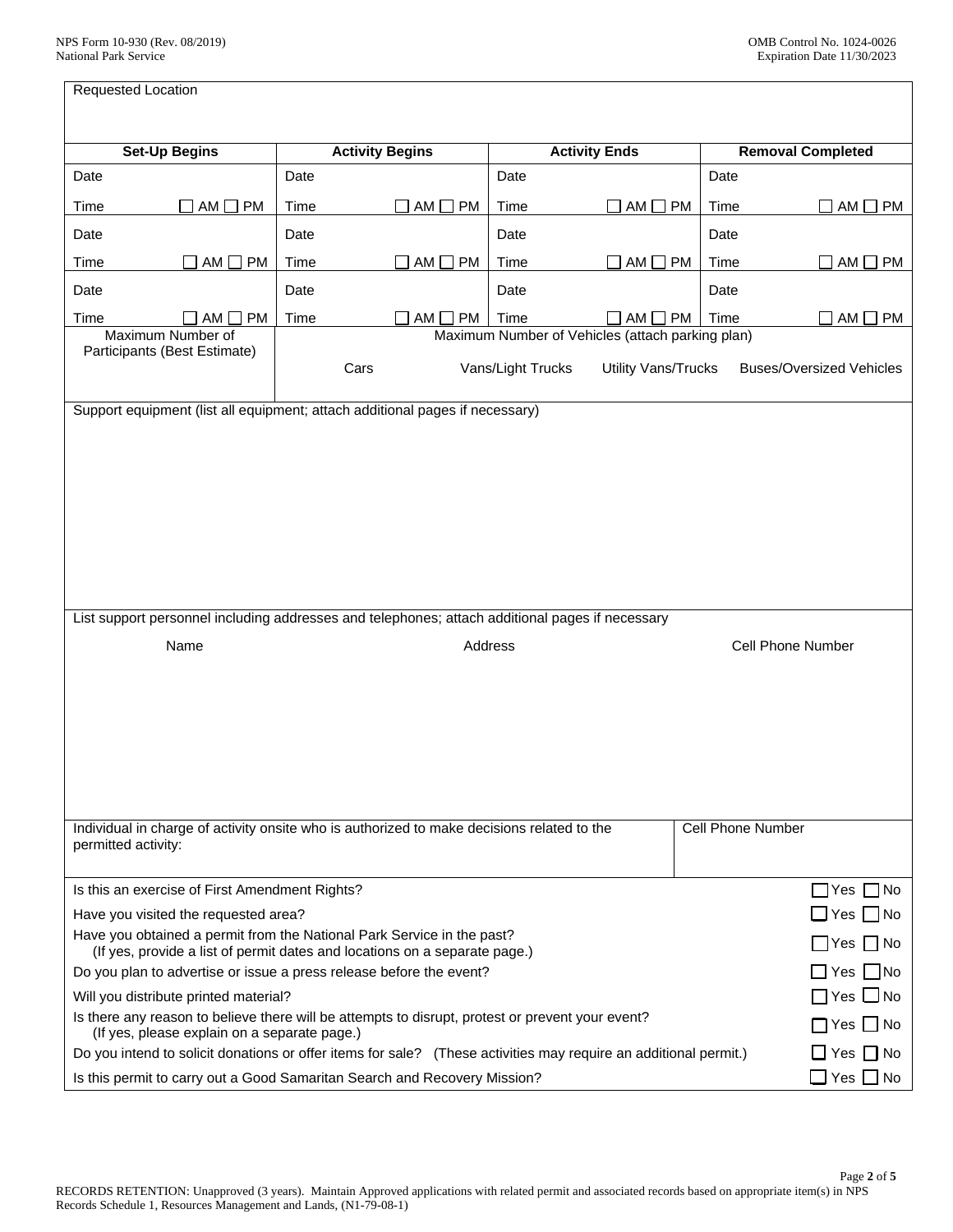You are encouraged to attach additional pages with information useful in evaluating your permit request including: staging, sound systems, parking plan, security plans, sanitary facilities, crowd control, emergency medical plan, use of any building, site cleanup, etc.

*The applicant by his or her signature certifies that all the information given is complete and correct, and that no false or misleading information or statements have been given.* 

| <b>Printed Name</b>                                 | Title |
|-----------------------------------------------------|-------|
|                                                     |       |
|                                                     |       |
|                                                     |       |
|                                                     |       |
|                                                     |       |
|                                                     |       |
|                                                     |       |
|                                                     |       |
| Signature (electronic signatures must be certified) | Date  |
|                                                     |       |
|                                                     |       |
|                                                     |       |
|                                                     |       |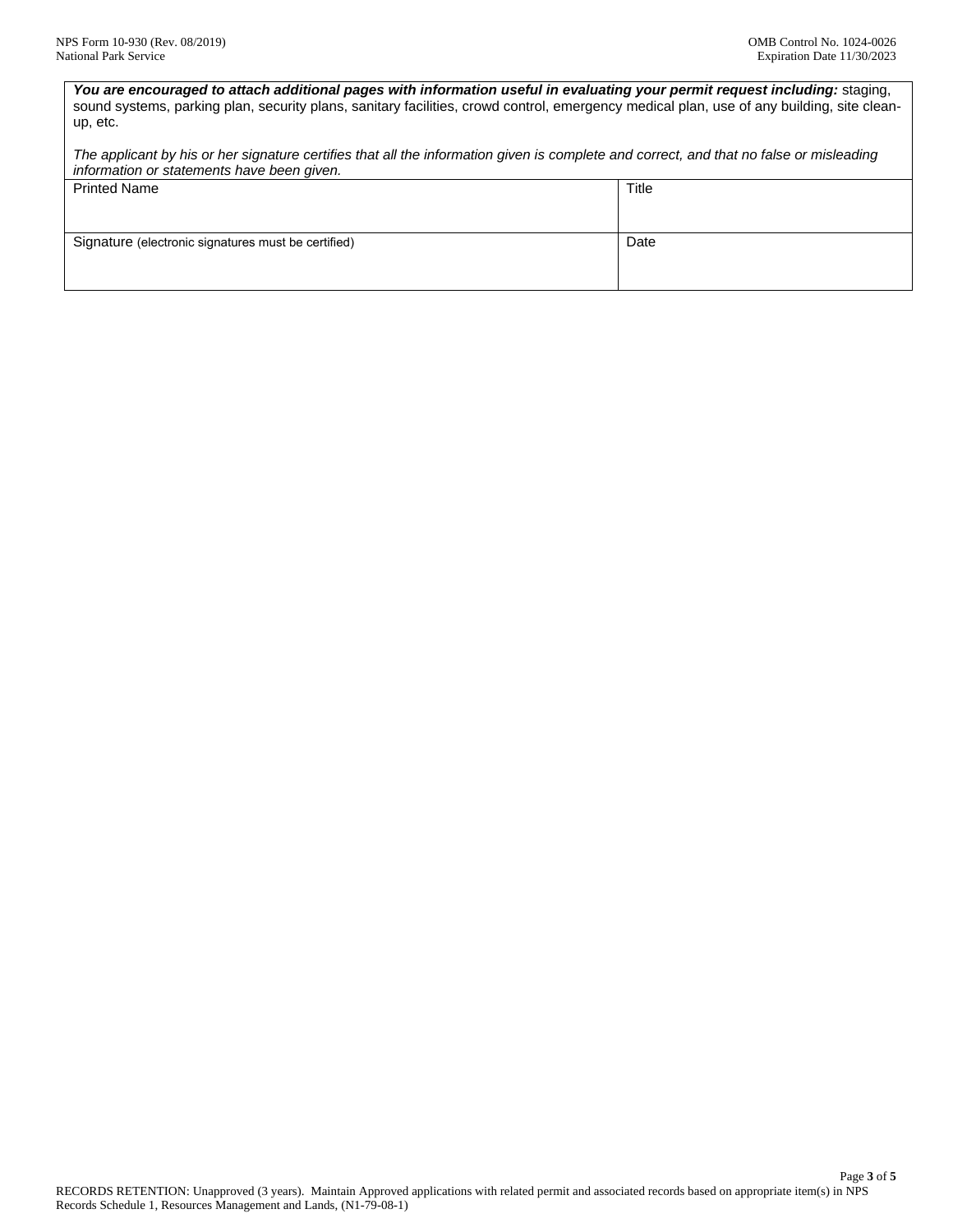# **NOTICES**

## **IMPORTANT NOTICE TO APPLICANT**

credit card payment made on Pay.gov (permit number will be assigned by the park upon receipt of application) or personal check the first page of this application. This is an application *only*, and does not serve as permission to conduct any special activity in the park. The information provided will be used to determine whether a permit will be issued. Send the completed application along with the application fee in the form of a made payable to the *National Park Service* to Death Valley National Park, Office of Special Park Uses at the park address found on

If your request is approved, a permit containing applicable terms and conditions will be sent you. The permit must be signed by the responsible person and returned to the park for final approval by the Park Superintendent before the permitted activity may begin.

## **Customers Making Payment by Personal Check**

When you provide a check as payment, you authorize us either to use information from your check to make a one-time electronic fund transfer from your account or to process the payment as a check transaction. When we use information from your check to make an electronic fund transfer, funds may be withdrawn from your account as soon as the same day we receive your payment, and you will not receive your check back from your financial institution.

#### **Privacy Act Statement**

**General:** This information is provided pursuant to Public Law 93-579 (Privacy Act of 1974), December 21, 1984, for individuals completing this application.

**Authority:** The authority to collect information on the attached form is derived from 54 U.S.C. 100101, Promotion and regulation; 54 U.S.C. 100751(a), Regulations; 54 U.S.C. 103104, Recovery of costs associated with special use permits; and 54 U.S.C Commercial Filming.

**Purposes and Uses:** The information being collected to allow the park manager to make a value judgment on whether or not to allow the requested use. Information from the application may be transferred to appropriate Federal, State, and local agencies, when relevant to civil, criminal or regulatory investigations or prosecutions.

 or both. Deliberately and materially making false or fraudulent statements on this form will be grounds for not granting you a Special **Effects of Nondisclosure:** It is in your best interest to answer all of the questions. The U.S. Criminal Code, Title 18 U.S.C. 1001, provides that knowingly falsifying or concealing a material fact is a felony that may result in fines of up to \$10,000 or 5 years in prison, Use Permit

**Information Regarding Disclosure of Your Social Security Number Under Public Law 93-579 Section 7(b):** Your Social Security Number (SSN) is needed to identify records unique to you. Applicants are required to provide their social security or taxpayer identification number for activities subject to collection of fees and charges by the National Park Service. Failure to disclose your SSN may prevent or delay the processing of your application. The authority for soliciting your SSN is 54 U.S.C.103104. The information gathered through the use of the SSN will be used only as necessary for processing this application and collecting and reporting any delinquent financial obligations. Use of the social security number will be carried out in accordance with established regulations and published notices of system of records.

#### **Paperwork Reduction Act Statement**

We are collecting this information subject to the Paperwork Reduction Act (44 U.S.C. 3501) to provide the park managers the information needed to decide whether or not to allow the requested use. All applicable parts of the form must be completed in order for your request to be considered. You are not required to respond to this or any other Federal agency-sponsored information collection unless it displays a currently valid OMB control number.

#### **Estimated Burden Statement**

 to the Information Collection Clearance Officer, National Park Service, 12201 Sunrise Valley Drive Reston, Virginia 20192**.** Please do not send your form to this address. Public reporting burden for this form is estimated to average 30 minutes per response including the time it takes to read, gather and maintain data, review instructions and complete the form. Direct comments regarding this burden estimate, or any aspects of this form,

# **INTERNAL AGENCY USE ONLY**

| <b>Project Number/BILL</b> | <b>Date Processed</b> |
|----------------------------|-----------------------|
|                            |                       |
| <b>Permit Number</b>       | <b>Prepared By</b>    |
| <b>Organization Name</b>   |                       |

Page **4** of **5**